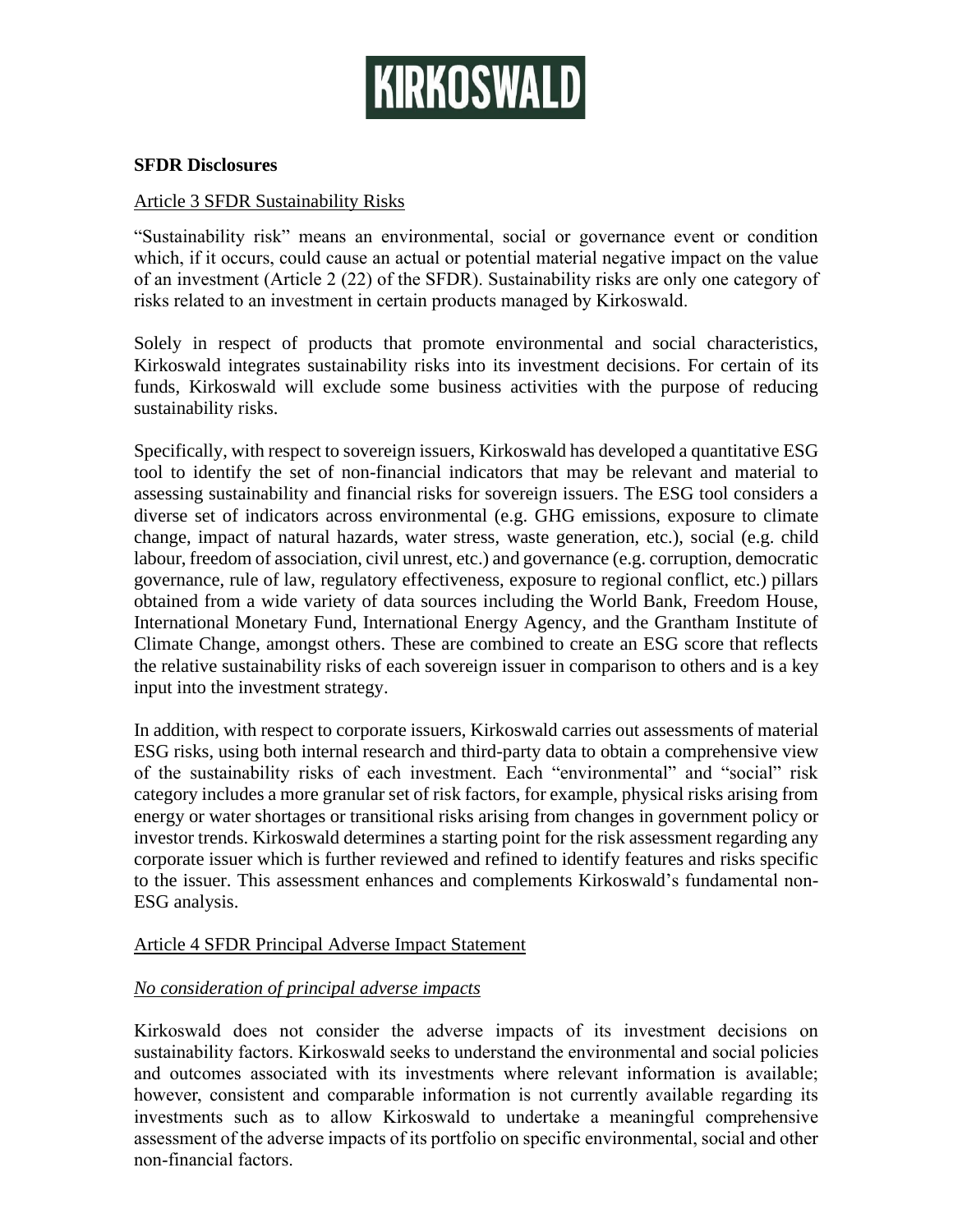Accordingly, Kirkoswald does not consider the adverse impacts of its investment decisions on sustainability factors, other than as part of its wider risk management and risk monitoring processes. Where relevant, and, assuming sufficient data is available, such risk monitoring processes may include monitoring certain identified sustainability related issues affecting specific investments, including degradation of the environment and social injustice caused by those investments.

Kirkoswald will continue to review the developments in the market and the availability of information and tools in order to assess the viability of more broadly considering the adverse impacts of investment decisions on sustainability factors.

# Article 5 SFDR Remuneration Disclosure

Kirkoswald's remuneration policy includes a broad range of factors considered in order to determine the appropriate level of remuneration for an employee. However, sustainability risk is not considered as a discrete and separate performance component, but rather assessed as part of the wider risk performance of an investment or portfolio managed by the firm as a whole, and the employee's contribution to identifying, managing and monitoring the risks attendant to investments the selection and management of which the employee is or has been actively involved.

### Article 10 SFDR Fund Disclosure

Generally, Kirkoswald investment funds do not specifically seek to promote environmental and social characteristics as part of their stated investment objectives for the purposes of SFDR.

# Kirkoswald Global Emerging Markets Master Fund

Kirkoswald has categorised the Kirkoswald Global Emerging Markets Master Fund (the "Master Fund") as meeting the provisions set out in Article 8 of SFDR for products which promote environmental and social characteristics. The Master Fund does not have a sustainable investment objective. The following information regarding the Master Fund is required to be available on Kirkoswald's website for the purposes of Article 10 of SFDR. This information does not provide full details of the investment objective, strategy or programme of the Master Fund and does not include any details of the risks associated with an investment in the Master Fund. These issues are addressed in detail in the offering and constitutional documents relating to the Master Fund as amended from time to time (the "Fund Documents"). Any investment in the Master Fund will be in accordance with and subject to the Fund Documents in their entirety.

A. Environmental and social characteristics of the Master Fund.

The Master Fund seeks to identify investment opportunities which are aligned with, but not limited to, the United Nations Sustainable Development Goals (SDGs) of No Poverty (SDG 1), Affordable and Clean Energy (SDG 7), Industry, Innovation and Infrastructure (SDG 9), Sustainable Cities and Communities (SDG 11) and Climate Action (SDG 13).

B. Methodologies used to assess, measure and monitor the environmental and social characteristics.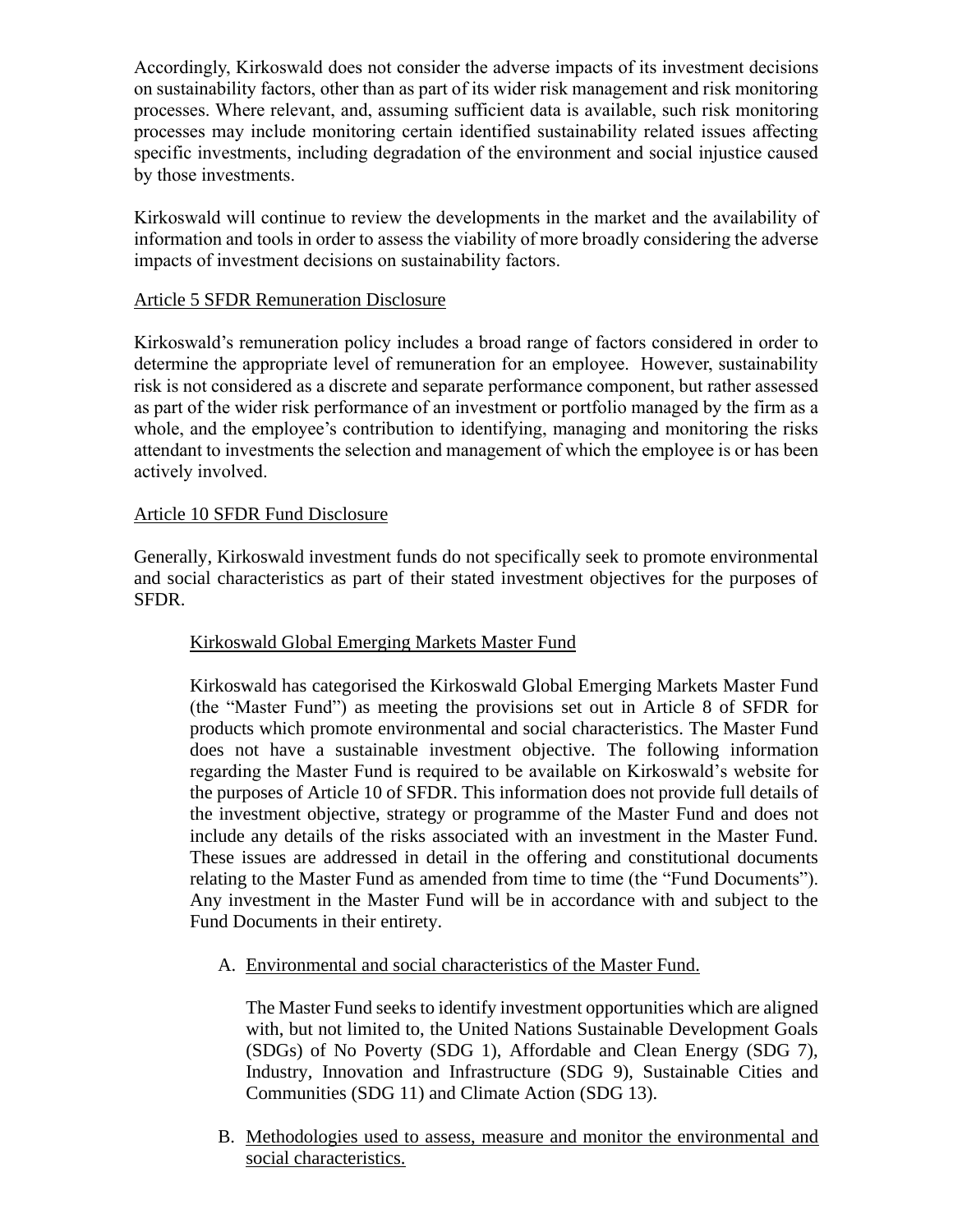Kirkoswald uses a number of tools and methodologies in order to make investments that promote the above environmental and social characteristics.

With respect to corporate issuers, Kirkoswald uses bottom-up analysis to identify corporate issuers with business activities that it believes contribute to sustainable economic development in emerging and frontier markets. The analysis of corporate issuers undertaken by Kirkoswald will include assessment of relevant issuers' governance arrangements and practices. This assessment will be intended to confirm whether or not any relevant issuers' governance arrangements and practices are consistent with standards established from time to time by Kirkoswald in accordance with its sustainable investment policy.

The Master Fund intends to invest certain of its assets from time to time in green, social, sustainable and sustainability-linked bonds, in addition to bonds for general corporate purposes, whose intended use aligns with the characteristics set out above.

### C. Data sources used for assessment.

Kirkoswald uses a variety of internal and external research (such as research produced by its research analysts, information and ratings provided by external sources and data published by corporate issuers) to assess the alignment of a corporate issuer's revenue with the relevant SDG(s).

With respect to sovereign issuers, Kirkoswald uses a wide variety of data sources including the World Bank, Freedom House, International Monetary Fund, International Energy Agency, and the Grantham Institute of Climate Change, amongst others. These are combined to create an ESG score that reflects the relative sustainability risks of each sovereign issuer in comparison to others and is a key input into the investment strategy for the Master Fund.

#### D. Screening Criteria for the underlying assets.

Where Kirkoswald invests in corporate issuers, it will exclude from the investments permitted for the Master Fund, investments in corporate issuers that engage in certain activities. Excluded activities currently include the following: companies involved in the production of anti-personnel mines, cluster munitions, chemical or biological weapons, white phosphorous and depleted uranium weapons; tobacco; thermal coal mining; thermal coal power generation; oil sands; arctic oil drilling or exploration; adult entertainment and gambling. In addition, corporate issuers which have significantly and repeatedly breached one of the principles of the UN Global Compact are excluded from the Master Fund's investment universe.

Further information regarding the exclusions policy applicable to the Master Fund (which may be amended from time to time at Kirkoswald's discretion) is available on request.

E. Relevant sustainability indicators used to measure the environmental and social characteristics.